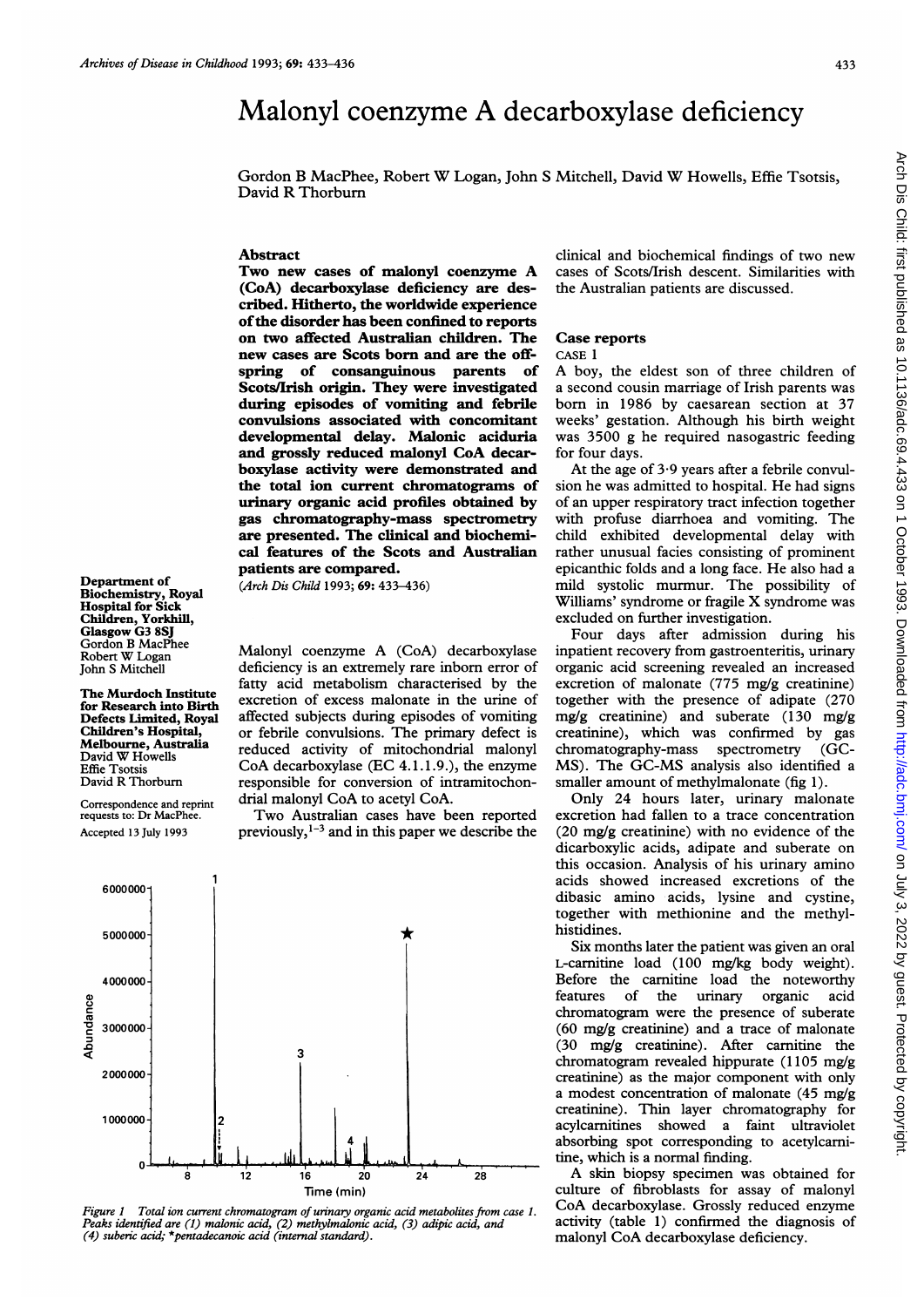Table 1 Malonyl CoA decarboxylase activity (cultured fibroblasts)

|                |                                                       | Cell line                                                                                      | Enzyme activity<br>(nmol/hour/mg protein) | % Control                    |
|----------------|-------------------------------------------------------|------------------------------------------------------------------------------------------------|-------------------------------------------|------------------------------|
|                |                                                       | Normal control 1<br>Normal control 2<br>Mildly deficient control<br>Severely deficient control | $11-6$<br>3.4<br>$15 - 2$<br>3.3<br>0.55  | 100<br>25<br>4               |
|                |                                                       | Case 1<br>Case 2                                                                               | 0.72<br>0.59                              | 5<br>$\overline{\mathbf{4}}$ |
| $1.40e + 07 -$ |                                                       |                                                                                                |                                           |                              |
| $1.20e + 07$   |                                                       |                                                                                                |                                           |                              |
| $1.00e + 07$   |                                                       |                                                                                                |                                           |                              |
|                |                                                       |                                                                                                |                                           |                              |
|                |                                                       |                                                                                                |                                           |                              |
| $4.00e + 06$   |                                                       |                                                                                                |                                           |                              |
| $2.00e + 06$   |                                                       |                                                                                                |                                           |                              |
| $0.00e + 00$   | ġ                                                     |                                                                                                | 24                                        |                              |
|                |                                                       |                                                                                                |                                           |                              |
|                | e<br>dand<br>dig<br>$5.00e + 06$<br>d<br>$6.00e + 06$ |                                                                                                | 12<br>16                                  | 28<br>20                     |

Figure 2 Total ion current chromatogram of urinary organic acid metabolites from case 2. Peaks identified are (1) malonic acid, (2) methylmalonic acid, and (3) adip \*pentadecanoic acid (internal standard).

#### CASE 2

A girl, the elder daughter of two first cousin marriage of Scots parents, was born in 1976 at term by normal delivery with a birth weight of 4000 g. She was well until 1 year of age when she was admitted to hospital with a 24 hour history of vomiting, fever, and increasing drowsiness. She was found to caemic and ketotic with a palpab blood gases at this time revealed a partially compensated metabolic acidosi plasma urea was raised. The response to intravenous glucose was initially good but there was a later relapse. She showed a marked degree of hypotonia and floppiness and convulsions had also occurred.

After correction of the hypoglycaemia and mild dehydration, the plasma urea l, electrolyte, and glucose concentrations <sup>r</sup> returned to normal. Urine chromatography for amino acids did not show any evidence of a specific defect. Various microbiological investigations all gave negative results and her <sup>c</sup> erebrospinal fluid protein was normal, as wer e her serum proteins.

Radiography of the skull and chest was normal but her electroencephalogram was abnormal, displaying a pattern that could be due to many different forms of enc ephalopathy. Four days after admission the transaminase activities were slightly raised and at one stage she had a raised blood pyruvate but normal lactate concentration. Her condition had stabilised three weeks after admission but she remained extremely floppy with choreoathetoid movements.

Her present condition includes the presence of spastic choreoathetosis and ataxia, which result in severe dysarthria with very little intelligible speech. Review of the parental consan-<sup>25</sup> guinity prompted investigation of the patient for urinary organic acid excretion. An oral L-carnitine loading test (100 mg/kg body weight) was performed and malonate (125 mg/g creatinine) and adipate (25 mg/g creatinine) were the noteworthy features of the urinary organic acid chromatogram after carnitine, which was verified by GC-MS (fig 2). A trace amount, of methylmalonate was also identified by GC-MS. However, thin layer chromatography for acylcarnitines revealed only acetylcarnitine. In the next day's urine specimen there was no evidence of malonate excretion but a little adipate (15 mg/g creatinine) remained present.

Malonyl CoA decarboxylase activity was measured using cultured fibroblasts. Grossly reduced malonyl CoA decarboxylase activity (table 1) confirmed the tentative diagnosis of the enzyme deficiency.

# **Methods**

### URINARY ORGANIC ACIDS

Urine organic acids were assayed by gas chromatography as described by Tanaka et  $al^{45}$  with column modifications. The organic acids were extracted from aliquots of urine containing  $250 \mu g$  creatinine with ethyl acetate and diethyl ether, taken to dryness, and trimethylsilyl derivatives prepared. The separation of the organic acids by gas chromatography was achieved using a wide bore capillary column with a flame ionisation detector relating the peak areas to a standard solution of pentadecanoic acid.

Identification of the peaks obtained by this screening method was confirmed by combined GC-MS using a Hewlett Packard 5890 Series. II gas chromatograph with an HP-1 25 m is and the cross linked methyl silicone gum capillary )nse to intra- column attached to an HP 5971A mass selector detector and microcomputer.

# URINARY ACYLCARNITINES

Urinary acylcarnitines were prepared and identified essentially as described by Bhuiyan et al.<sup>6</sup>

# CULTURED FIBROBLASTS

Skin biopsy tissue was set up in culture in Ham's F-10 medium with <sup>20</sup> mM Hepes buffer and L-glutamine supplemented with 20% fetal calf serum and containing 1% penicillin/streptomycin. Fibroblast cells were grown in 25 ml flasks to about 70% confluency before air transport to Australia. Later this was adjusted to 80% confluency before transport.

# MALONYL COA DECARBOXYLASE ASSAY This was performed by using cultured fibroblasts as the enzyme source, [1, 3-14C] malonyl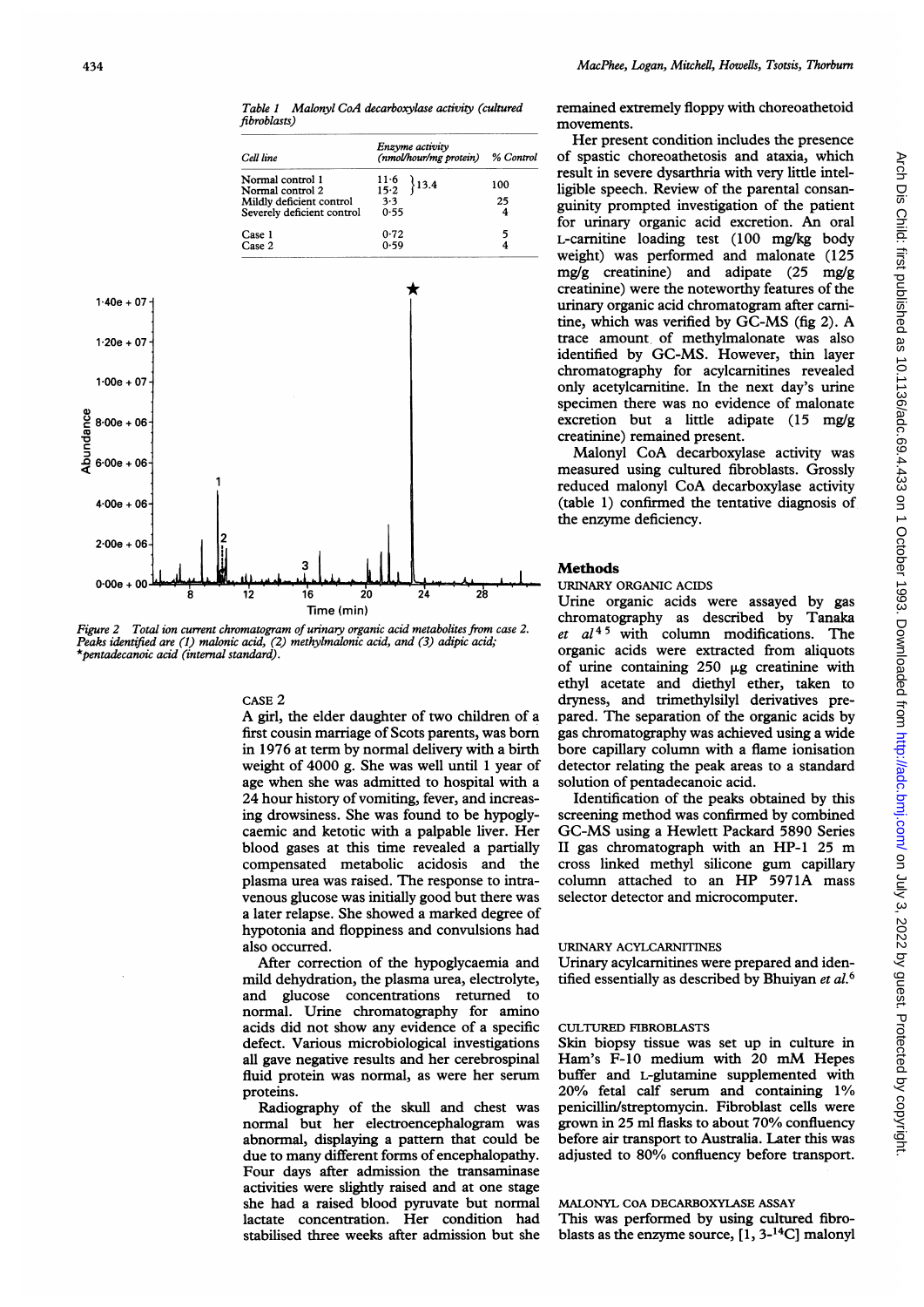CoA as substrate and the measurement of labelled carbon dioxide  $(^{14}CO_{2})$  released.<sup>1</sup> To give the best comparison of the residual activities in the two new cases and the two previously described Australian cases cell lines from all four patients were assayed together in a single batch of assays along with two control cell lines (table 1).

#### **Discussion**

The Scots born patients described in this article were hospitalised in infancy during episodes of vomiting and febrile convulsions. They are children of consanguinous parents and are mentally retarded with developmental delay. On metabolic screening excess malonic aciduria was demonstrated and reduced activity of fibroblast malonyl CoA decarboxylase confirmed.

Similarities in certain aspects of the clinical and biochemical features of the malonyl CoA decarboxylase defi iciency patients become creatinine 24 hours later. apparent when compared with the two Australian cases (table 2). The first Australian child did not, however, show any abnormalities on formal testing of development,<sup>1</sup> although his height was below the 3rd centile, whereas the other cases all had signs of developmental delay apparent. Normal development was also reported in case 2 by her parents until her severe encephalitic illness at 1 year of age.

In reports on the second Australian patient it was demonstrated that a low fat, high carbohydrate diet (18% and 67% of energy intake respectively) given for a period of five months led to near normalisation of the urinary organic acid excretion.<sup>23</sup> It was further proposed

Table 2 Malonyl CoA decarboxylase deficiency: comparison of cases

|                                               | Scottish cases | Australian cases |         |     |
|-----------------------------------------------|----------------|------------------|---------|-----|
| Features                                      |                |                  |         |     |
| <b>Sex</b>                                    | M              | F                | M       | M   |
| Age at presentation of symptoms (years)       | 3.9            | $1-0$            | $1 - 2$ | 0.9 |
| Parental consanguinity                        |                |                  |         |     |
| Vomiting                                      |                |                  |         |     |
| Gastrointestinal symptoms                     |                |                  |         |     |
| Infection at presentation                     |                |                  |         |     |
| Convulsions                                   |                |                  |         |     |
| Developmental delay and/or mental retardation |                |                  |         |     |
| Abnormal facial features                      |                |                  |         |     |
| Physical problems                             |                |                  |         |     |
| Metabolic acidosis                            | NT             |                  |         |     |
| Hypoglycaemia                                 | NT             |                  |         |     |
| Malonicaciduria                               |                |                  |         |     |
| Presence of methylmalonic acid                |                |                  |         |     |

 $+$  = Present;  $-$  = absent.

\*Short stature but comparable with parents' heights.

t=Trace amount of methylmalonic acid present. NT=not tested.

Table 3 Urinary organic acids (mg/g creatinine) by gas chromatography with flame ionisation detection (GC-FID)

| Case<br>No     | Clinical<br>status | Date (day/<br>month) | Malonate     | Adipate  | Suberate | Methylmalonate | Hippurate |
|----------------|--------------------|----------------------|--------------|----------|----------|----------------|-----------|
|                | Unwell             | 25/04                | 775          | 270      | 130      | Present*       | NE        |
|                |                    | 26/04                | 20           | ND       | ND       | ND             | NE        |
|                | Well               | 18/10                | 30           | ND       | ND       | ND             | NE        |
|                | Well               | 18/10                | 45           | ND       | ND       | ND             | 1105      |
| $\overline{2}$ | Well<br>Well       | 03/06<br>04/06       | $+125$<br>ND | 25<br>15 | ND<br>ND | Present*<br>ND | NE<br>NE  |

ND=None detected on GC-FID.

NE=Minor peak on GC-FID therefore not estimated. \*Detected by GC-MS.

that the long term development in affected individuals might be improved by implementing this diet as a permanent regimen. The outcome has been poor in this child with regard to intellectual development, but there have been no further hypoglycaemic episodes while on the diet or in the four years since the diet was discontinued (D M Danks, personal communication). Hospital admission is recommended during periods of infection as it is during febrile illness that the harmful effects of this disorder become apparent.

The urinary excretion of excess malonate by case 1 was much greater during his acute illness than the amount detected in case 2 who was clinically well when diagnosed (table 3). Indeed, the chance discovery of malonic aciduria in case 2 after the carnitine load was fortuitous as the next day the urinary malonate was undetectable. So, too, the malonic acid excretion in case 1 had fallen from 775 mg/g creatinine to a concentration of 20 mg/g creatinine 24 hours later.

These findings again illustrate the importance of obtaining urines for organic acid analysis during acute episodes of illness for reliable detection of abnormal metabolites as their excretion in this disorder can drop markedly within a short time and may be missed. It has been found that a high fat, low carbohydrate diet promoted malonicaciduria in affected individuals.<sup>23</sup> When patients are well, therefore, a ketogenic (high fat) diet may be considered to promote the urinary excretion of excess malonate for diagnostic purposes. The mother of one of our patients was put on a ketogenic diet but developed diarrhoea within 24 hours and the diet was discontinued. Urine collected during the diet showed excess malonate excretion, although neither parent of the other case displayed abnormal organic acid excretion on the ketogenic challenge and it is considered that the ketogenic challenge, although of proved diagnostic value in homozygous subjects, is not a useful measure in the investigation of obligate heterozygotes.

The oral L-carnitine loading test was used for possible detection of a medium chain or long chain fatty acyl CoA dehydrogenase defect and the determination of urinary acylcarnitines was employed to assist in this differential diagnosis. Malonyl CoA is, however, the only physiological compound known to be capable of inhibiting carnitine acyltransferase I,7 the enzyme responsible for the formation of acylcarnitines.

It has been suggested that although the mitochondrion is impermeable to cytoplasmic malonyl CoA, mitochondrial malonyl CoA might be able to contribute to the cytoplasmic pool3 and presumably inhibit the action of carnitine acyltransferase I. The appearance of excess malonic aciduria by case 2 cannot be explained by carnitine loading but she may have had a meal of high fat content before urine collection. Dicarboxylic acids (adipate and suberate) usually appear during episodes of illness or fat challenge confirming that malonyl CoA interferes with fatty acid 3-oxidation and stimulates alternative  $\omega$ -oxidation. There